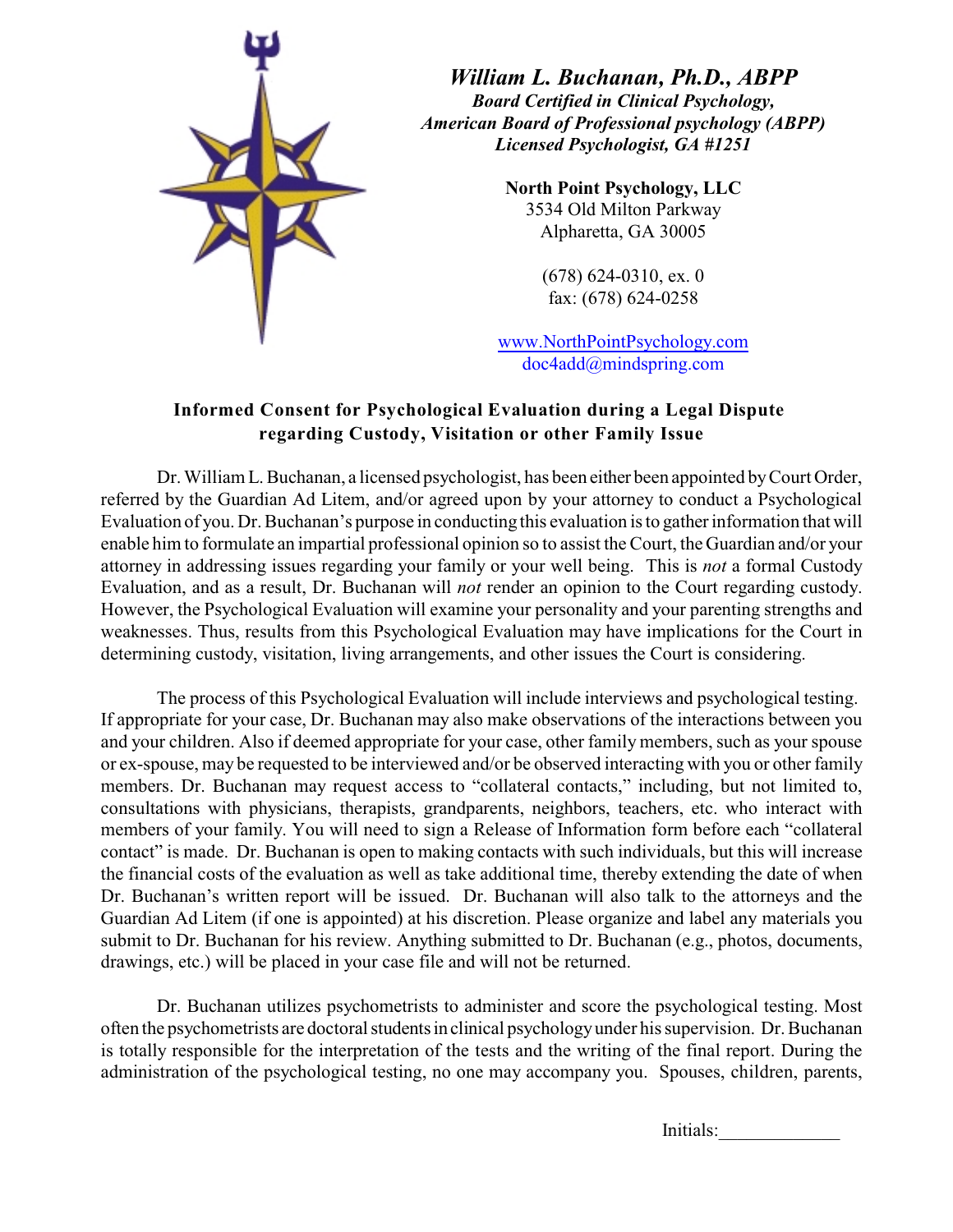## *Informed Consent for Psychological Evaluation during a Legal Dispute regarding Custody, Visitation or other Family Issue*

companions, etc. can serve as sources of distractions. Dr. Buchanan also wants to gets honest and truthful responses and does not want the person being tested to be influenced in any way by another party.

The principles of confidentiality and privileged communication are modified when an individual or family participates in a Forensic (i.e., legal or court related) Psychological Evaluation. The general rules of confidentiality still apply to you and your family in that no information will be released to anyone not involved in the court proceedings without your written consent. However, any information obtained during this evaluation can and may be included in the written Psychological Evaluation report and/or discussed with each party, their attorneys, and/or the Judge. If your children are interviewed by Dr. Buchanan, please do not mislead them by telling them what they say to Dr. Buchanan is confidential, because that is not totally true as what they tell Dr. Buchanan may be included in the Psychological Evaluation report. Furthermore, information obtained from "collateral contacts" is not totally confidential as it too can be included in the Psychological Evaluation report. If Dr. Buchanan testifies in your case, whether in deposition or on the witness stand, all information he obtained is open to discussion, and none of it is protected as privileged communication.

Regardless of the method of payment for your evaluation and even though the Court does not pay for Dr. Buchanan's services, Dr. Buchanan will operate as if he is an impartial evaluator employed by the Court.

A separate document, the Psychological Services Contract, reviews Dr. Buchanan's billing policies and fees. However, a few issues are also covered here. Fees are based on services provided, including interviewing, testing, document review, phone conversations, consultation with other professionals, report preparation, etc. *The Psychological Evaluation report will be written and issued only after all bills have been paid in full.* There are also *separate and additional fees* for depositions, court appearances, and consultations after the written report has been issued. Depositions and Court appearances are charged in half day increments at \$1800.00 per half day. Travel costs are additional if more than 25 miles from Dr. Buchanan's office. Fees are charged whether or not Dr. Buchanan actually testifies since time waiting to testify is time away from the office thereby preventing Dr. Buchanan from seeing other patients and earning income for that period of the work day.

The profession of psychology has not developed specific methods and procedures used for Psychological Evaluations that are universally accepted. It should be noted that other psychologists use many of the same methods and procedures, while other psychologists may employ somewhat different methods and procedures. The criteria that Dr. Buchanan utilizes and the methods and procedures he uses have been chosen by him to reflect, in his judgement, a reliable and valid system of collecting the necessary information to form a professional psychological opinion regarding your case. Dr. Buchanan uses methods and procedures that he has many years of experience using and that address the psychological issues he believes are important. In the written Psychological Evaluation report, Dr. Buchanan will offer the Court conclusions and recommendations that are within a reasonable degree of psychological certainty. However, these conclusions and recommendations are not perfect or infallible

Initials: